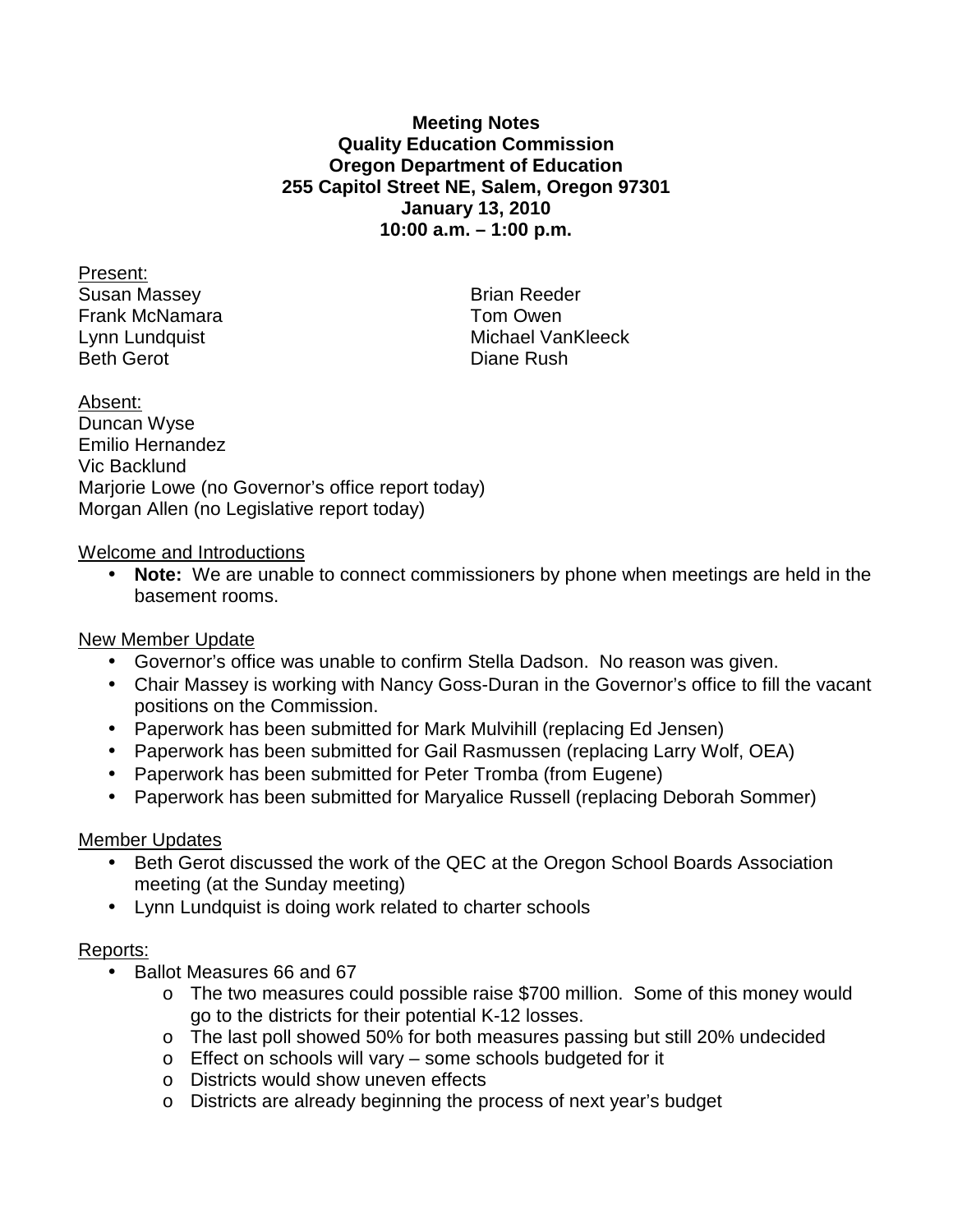o Anything significant will be challenged and things could be piece mealed by the Legislature

Best Practices Panel – Frank McNamara

- Panel has met twice to date
- Brian Reeder has developed several sets of data for the panel
- For high schools with student population over 300, Brian did regression analysis
- Much discussion over which case study to use
- Study whether course-taking sequence really matters (course-taking patterns are related to the results)
- Schools with student population over 300 are concerned about small rural schools.
- A new set of data was completed after the second meeting and checking if it could be paired demographically.
- Other things to look at:
	- o Pairing similar size
	- o January 22 is the next meeting
- Some data has been available since 1955
- The same five things identified will continue to drive the work
- Must focus on the one specific question asked by the Commission this time which is driving the work
- Frank McNamara has received no responses to the matrix he sent to panel members
- Panel member Ed Jensen responded that a matrix could be developed into a set of questions as a web-based survey. This would make it possible for it to go out to a broader base of schools (more than the original two dozen).
- If this can be done, we may find that course-taking may not be the key but that something else may come up as being equally as important.
- Results of the regression show that the course-taking variable was very strongly correlated and is significantly related.
- The percentage of students who qualify for free or reduced lunches also shows strong correlation.
- The statistical implication is that the correlation of poverty showing up with course-taking may be driving the result.
	- o Brian will examine the data again.
	- o This is important information to know
	- o The four schools are all in Portland and show a very high percentage taking geometry and very low percentage passing the  $10<sup>th</sup>$  grade test
	- o Brian will confirm if the data are correct
	- o Key aspect is the biggest factor being exposed to content or is it being prepared for it?
	- o Keeping this in mind during the interviews is important
	- o Students may not be ready to be pushed into the classes and may need more time to prepare
- Question: What kinds of schools do they choose to pair? 8 or 10 sets in over 300. Three sets of data from the smaller schools group will be pulled.
	- o Good attendance at meetings
	- o Core of 10 seem to participate; group is very motivated
	- $\circ$  A decision will be reached by the 3<sup>rd</sup> meeting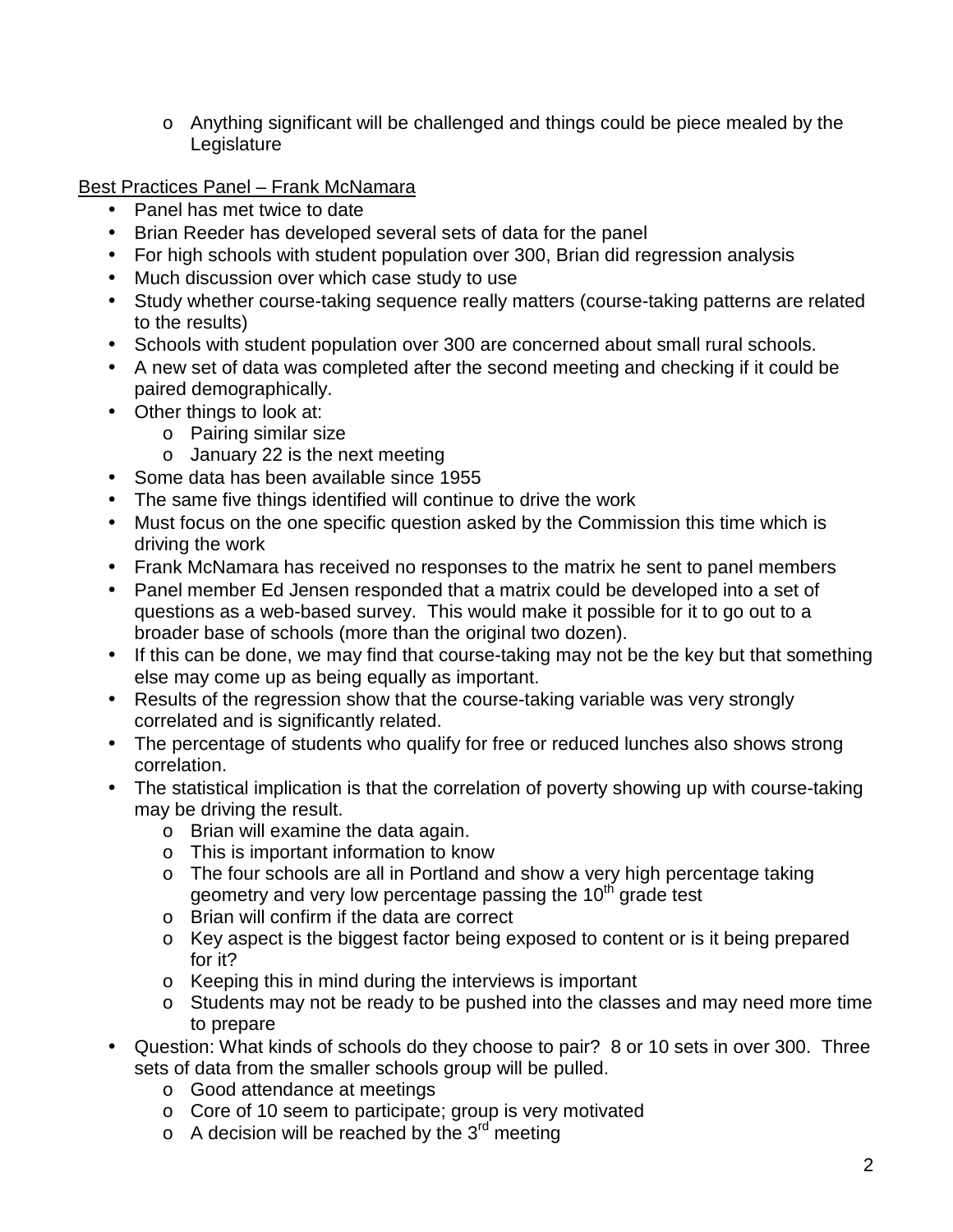- o Web-based questionnaire
- o Will meet again one month later.
- o Report was prepared following the first meeting and and email update after second meeting
- o Bring a written summary to Commission meetings
- o Chair Susan Massey will outline and orient the specific question being asked for new members on the panels and new commissioners
- Update on Cost Panel Beth Gerot
	- o All newly appointed commissioners will serve on the Cost Panel
	- o First meeting of Cost Panel was held on January 11, 2010
	- o Brian Reeder has specific assignments with the panel and potential revisions to the interface (not many school districts use the interface of the model)
	- $\circ$  Brian is unsure how the school districts interface with the model but it is important to keep the flexibility (this makes it more difficult to use the model)
	- o As a practical matter, if a parameter is changed, it would highlight it; now with multiple years it's nearly impossible to do that
	- o In the past, legislators used it to change parameters; this was not very useful in the districts
	- o A few districts have changed the model to make it look more like their district models (e.g., Corvallis, Lincoln County, Gresham)
	- o If schools find it useful, it would be good to spend time to make that work out
	- o Chair Susan Massey has been with Brian when he gave the demonstration to legislators; it was very useful to them. It is unclear how widely used that would be
	- o Frank McNamara will be using the information at the Off the Record Meeting to provide useful information to school superintendents
	- o Brian Reeder uses the model a great deal
	- o Internally embedded in the model is all the data we collect here in some way; all of the data is connected
	- o Susan Morgan in the Legislature was interested in the past; QEC would appreciate having more legislators to show this information to
		- How can we make the model better known in the Legislature?
		- Governor has called together forums in the past and there were times when it could have been done
	- o Brian Reeder makes the code changes in the model and they come out with each new QEM report every two years
	- o Michael VanKleeck is in the software business and can offer some guidance in that area
	- o Structure of the model has not changed greatly but narrative has worked to make the changes identified
	- $\circ$  ODE is fairly separate from statewide information technology centers
	- o There have been two attempts to pool all information technology services for higher ed, K-12, etc. and failed
	- o ODE has autonomy in IT collection and IT storage systems
	- o Cost Panel has been charged with adding a capital component to the model
		- Once a capital component is added to the model, it becomes comprehensive
		- **Must be kept bifurcated and not just blend it in**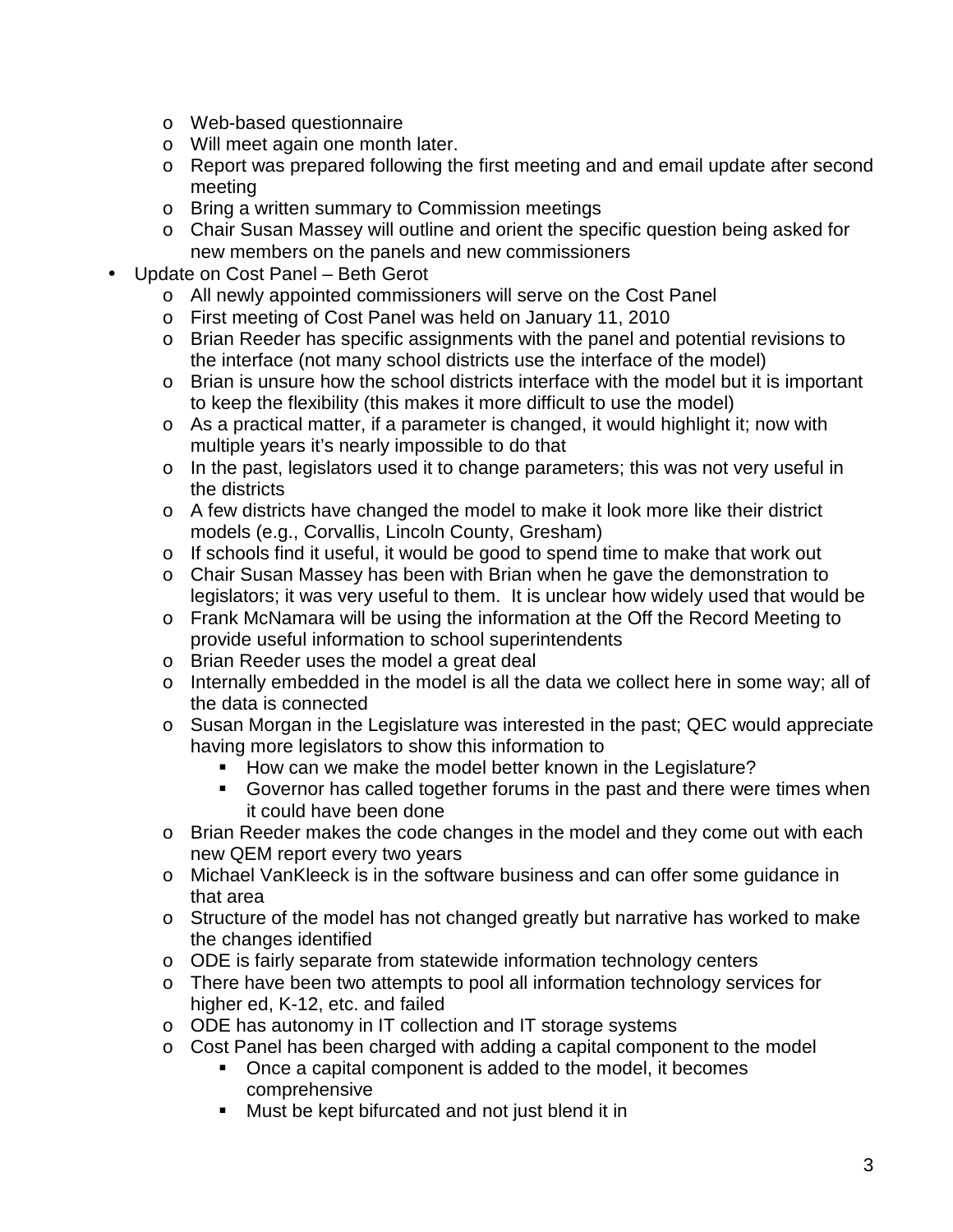- What are the start-up costs of school/school districts? (e.g., sell 30 year bonds rather than 75 year bonds for what makes sense from your starting point)
- **Frank related his story about a building his organization once had for sale** 
	- 1. The vision of the life of the building makes all the difference
	- 2. The uses of the building also affects its life
	- 3. The variables are open to judgment
	- 4. Maintenance practices also affect the life of a building
- Now is the time to put in the time to do it and determine the annualized cost per student for capital costs
- The annualized cost could potentially be put into the model at different levels; this would greatly increase the gap
- **EXTER** Lynn Lundquist related his story regarding a group that came into Crook County years ago, talking about demolishing buildings
- Beth Gerot discussed the cost implications of proficiency-based instruction
	- 1. Is proficiency-based just another fad?
	- 2. How did Race to the Top application define the cost of proficiencybased?
- Cost Panel will coordinate with the Best Practices Panel and meet jointly with them
- o Legislature has appointed facilities task force
	- **They will report back to the Legislature in January 2011**
	- **Brian serves on the finance subcommittee of that task force**
	- They have \$1.5 million to spend and they can hire consultants
	- **Brian will propose a fairly simple model for a theoretical prototype school**
	- Does not take into account the real situation of schools currently operating in Oregon
	- This new task force will be positive for the QEM (some districts cannot maintain their facilities and there is pressure from the districts)
	- **What drives this task force:** 
		- 1. Districts that cannot get voters to pass a bond to pay for maintenance
		- 2. Short-sightedness of districts maintenance vs. classroom needs
		- 3. Who decides which schools to close?
		- 4. Instructional component and how it impacts student achievement
	- **Small schools did not have the payoff people expected but small schools** communities and populations do support the data
	- It is appropriate to have the term *proficiency-based credits* defined
	- Colleen Mileham made an excellent presentation on this topic at the last QEC meeting that was anecdotal
	- New diploma talk came up years ago
		- 1. Granting credit for proficiency has been around forever pass a test and you don't have to take a course
		- 2. Proficiency-based instruction/organization is now what we are involved with and it is based on demonstrating students have learned what they are supposed to learn (making time a variable)
		- 3. This is more of an approach than a structural change to the model individualizing instruction in its simplest form